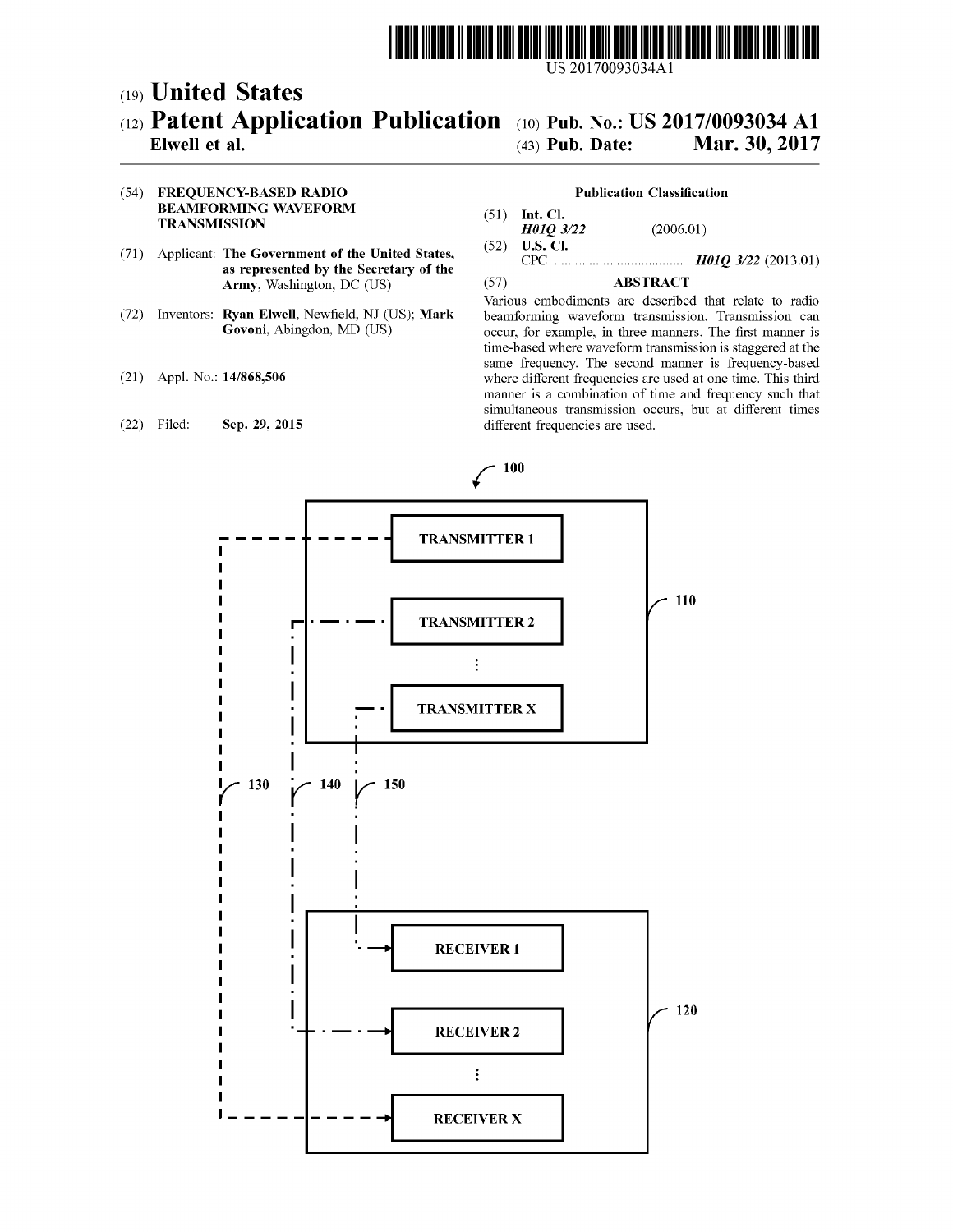

FIG. 1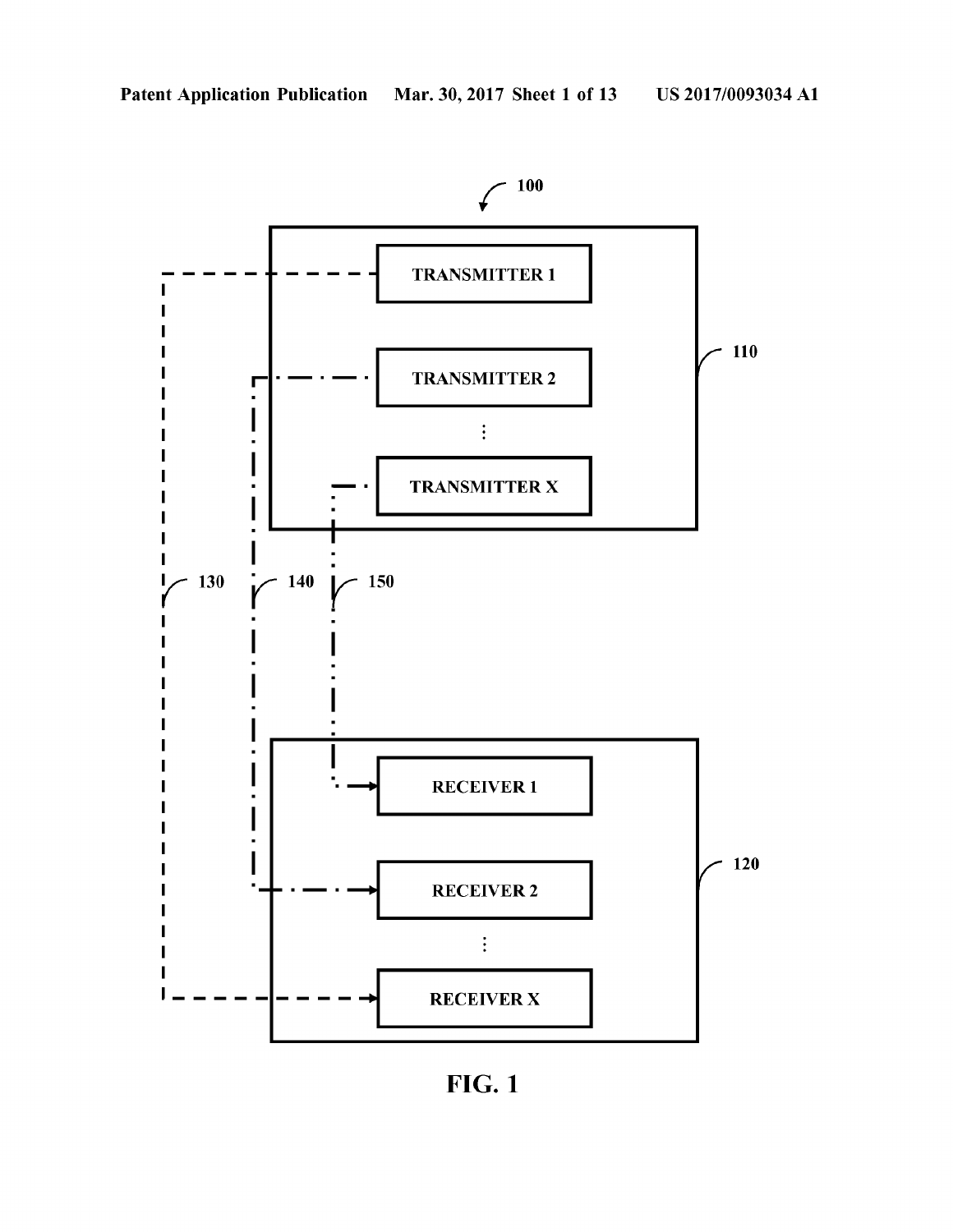

**FIG. 2**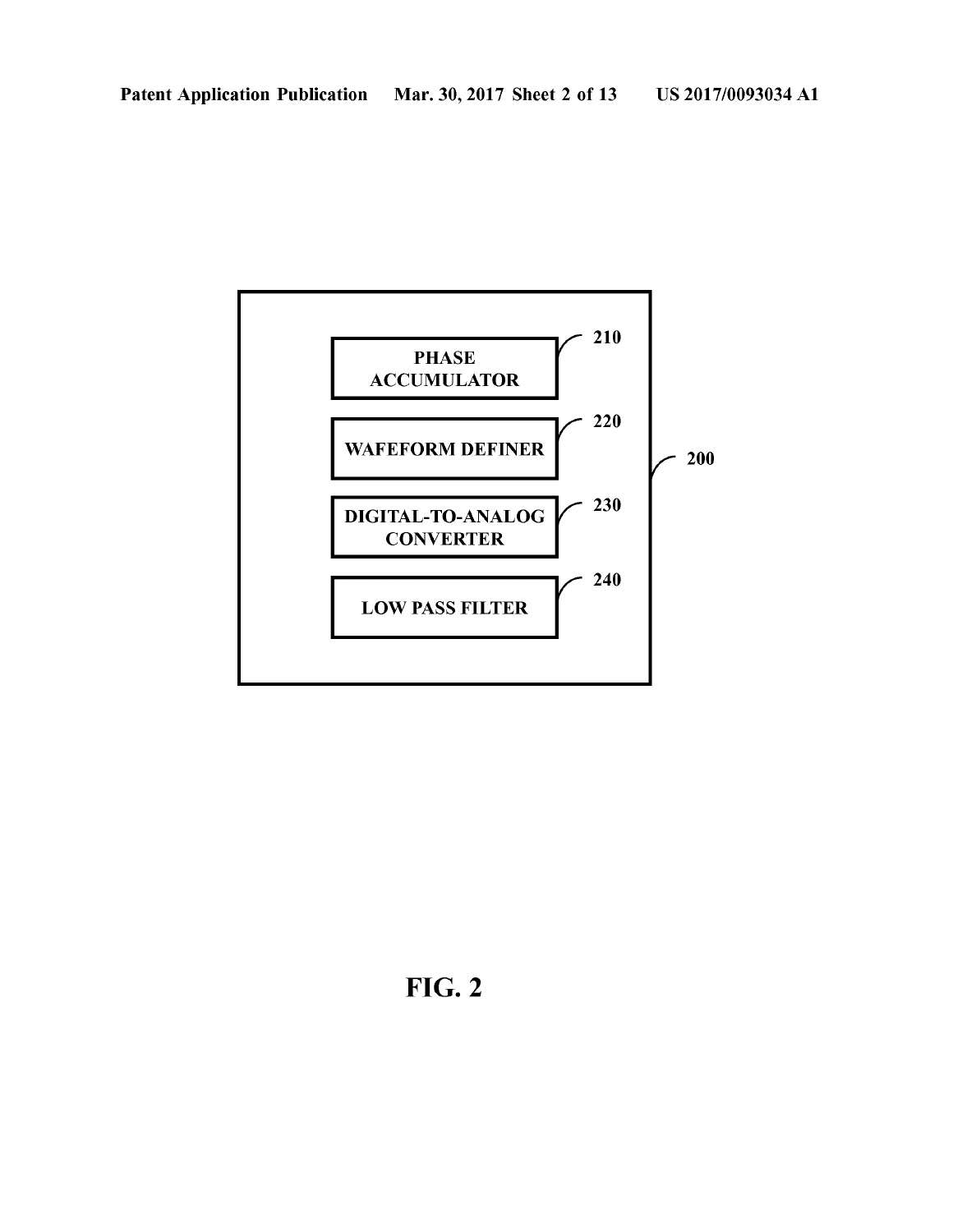

**FIG. 3**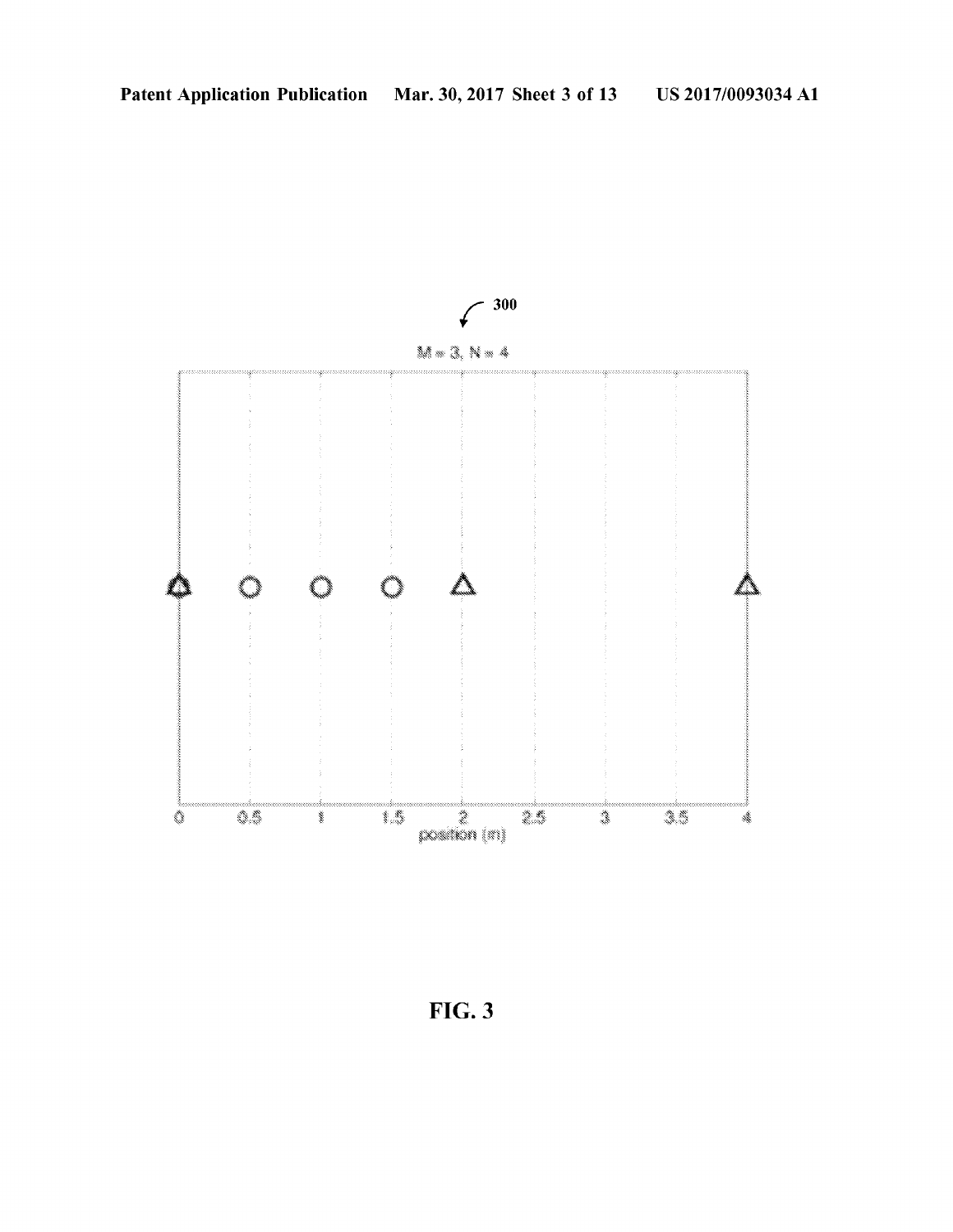

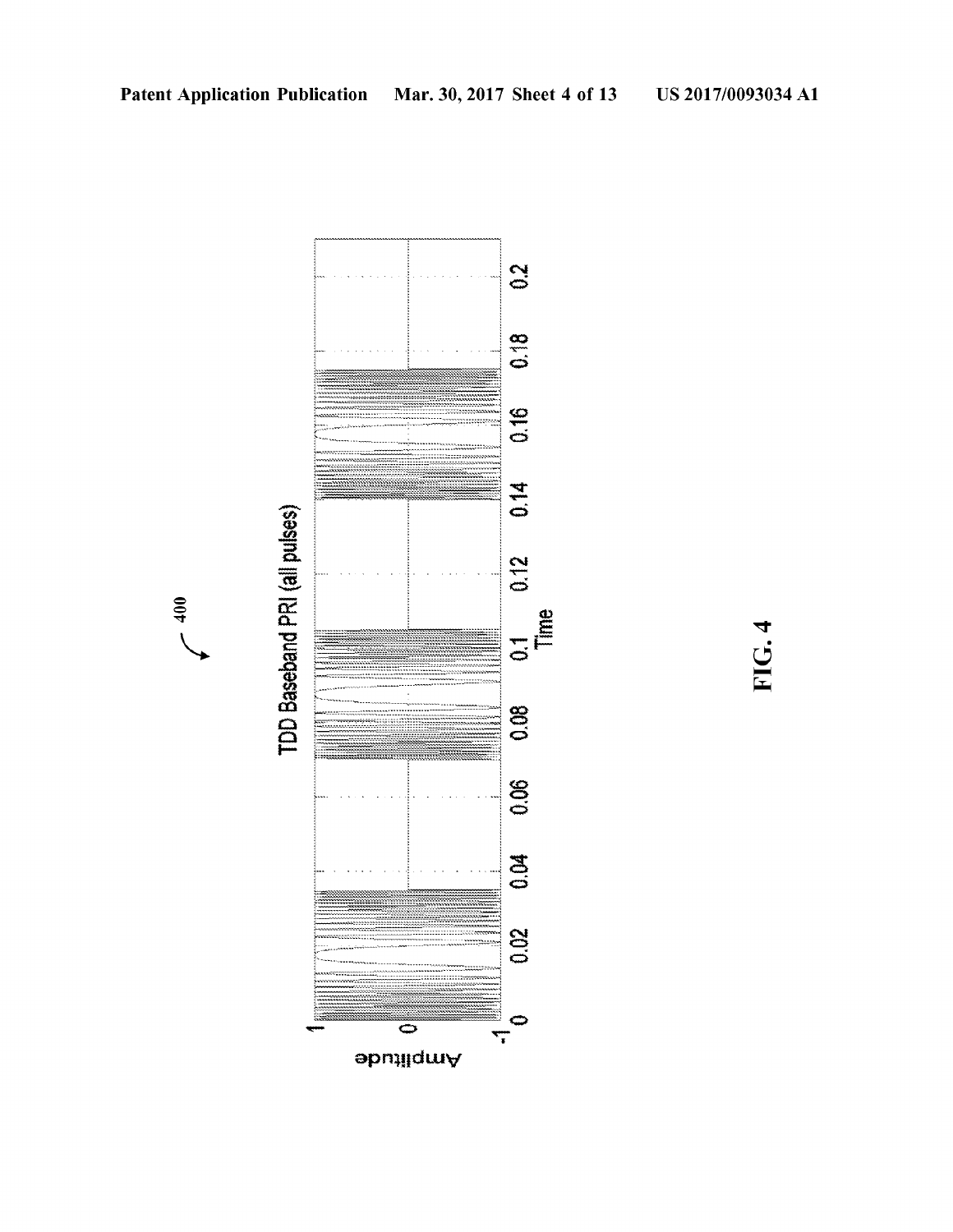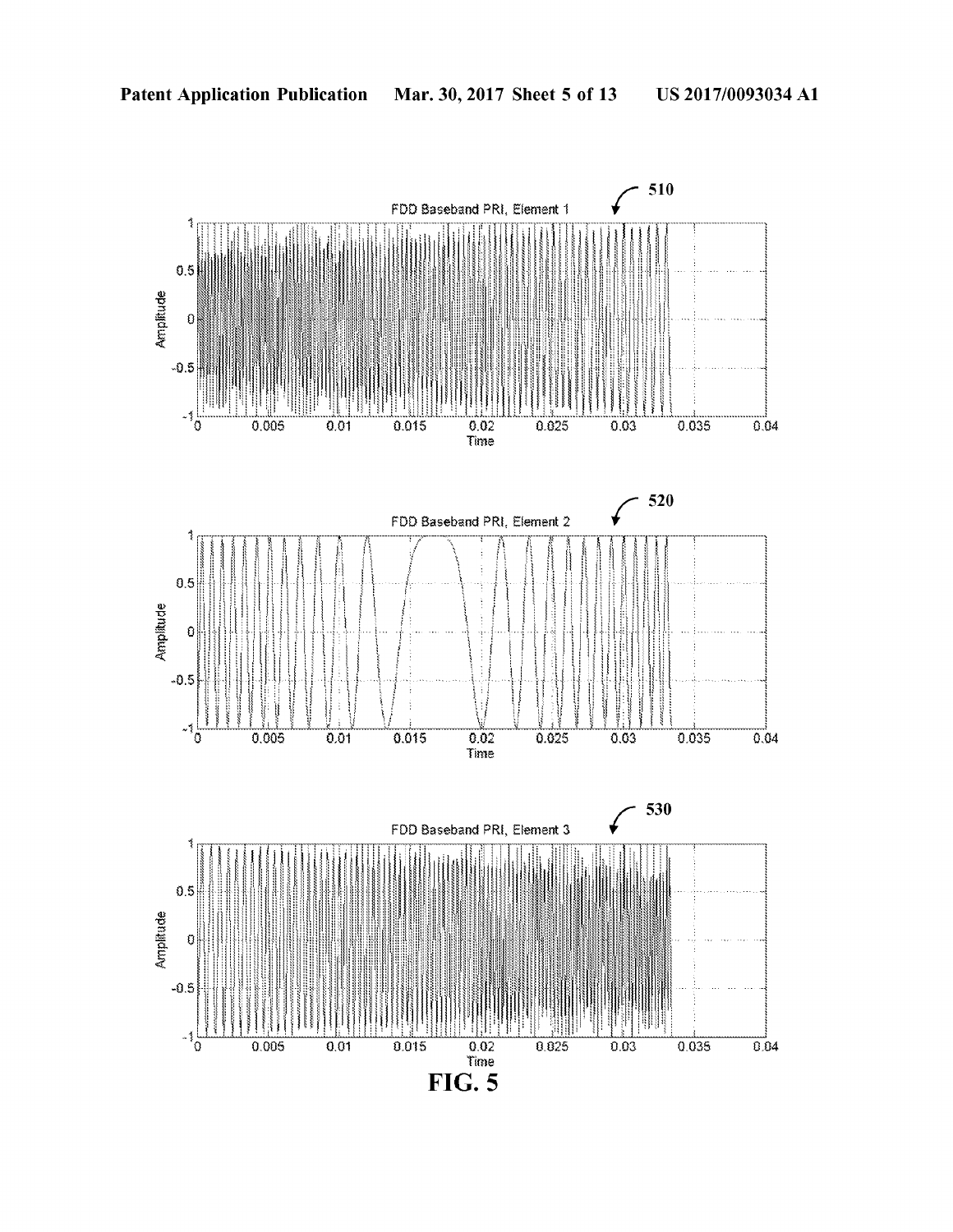

FIG. 6a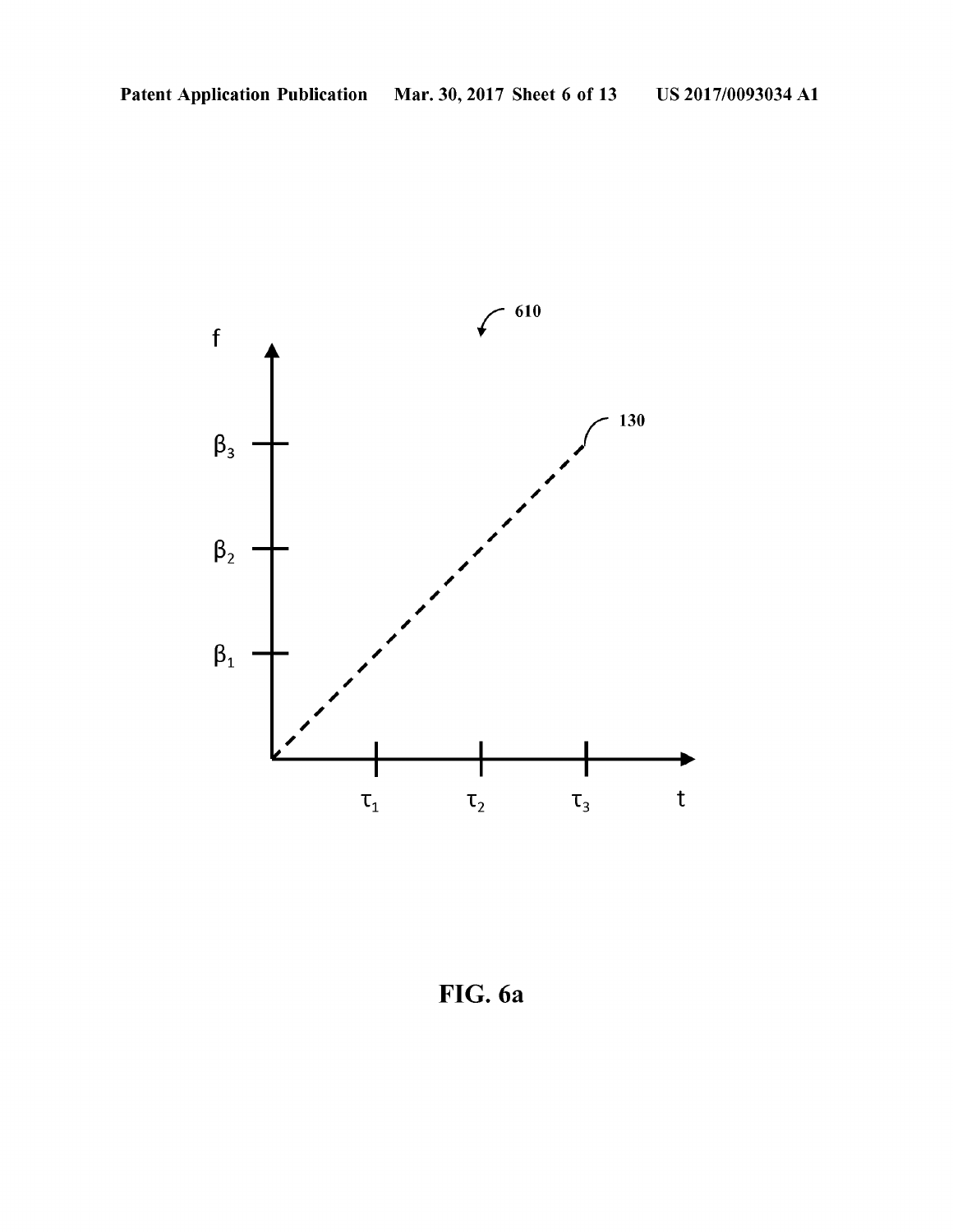

FIG. 6b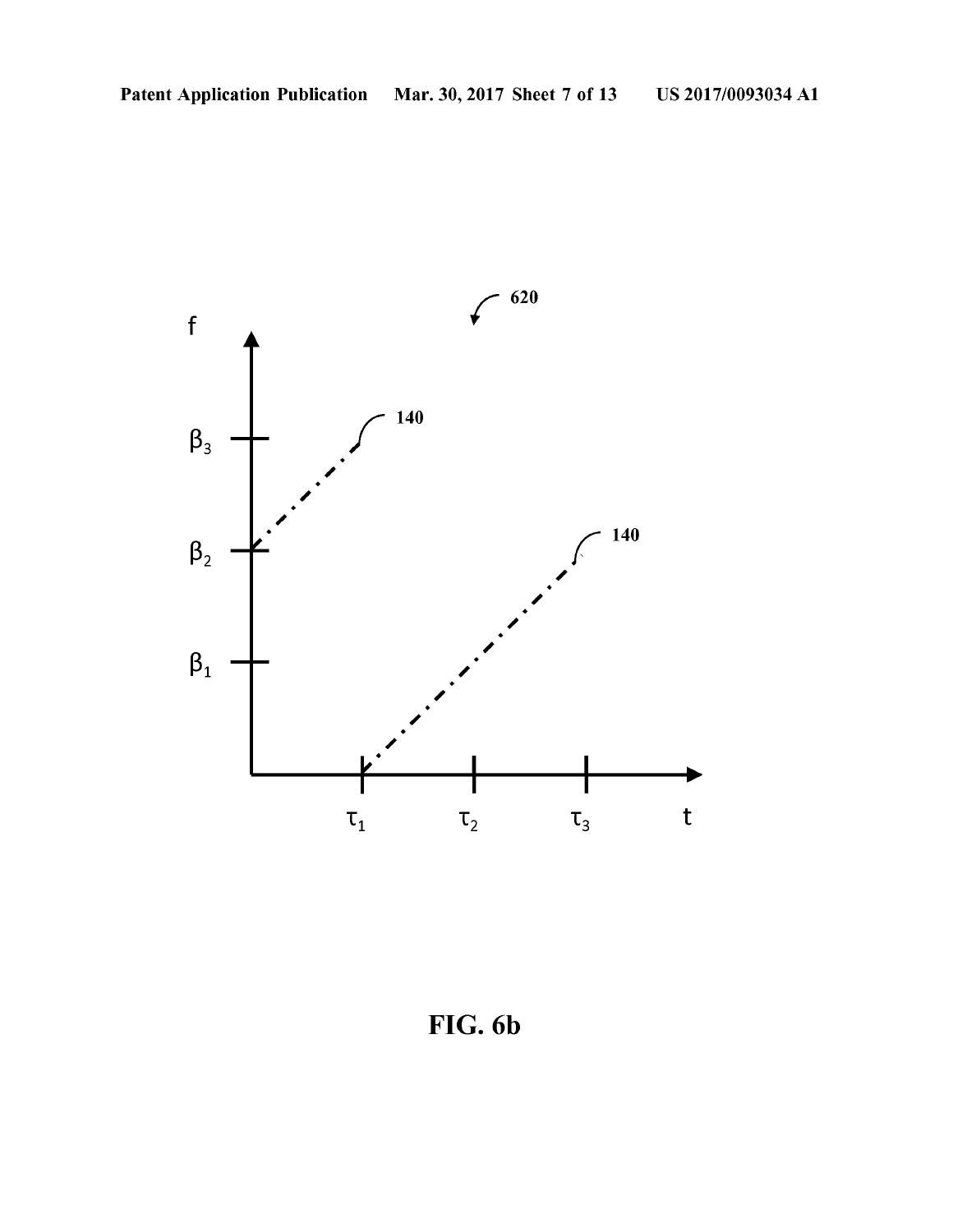

FIG. 6c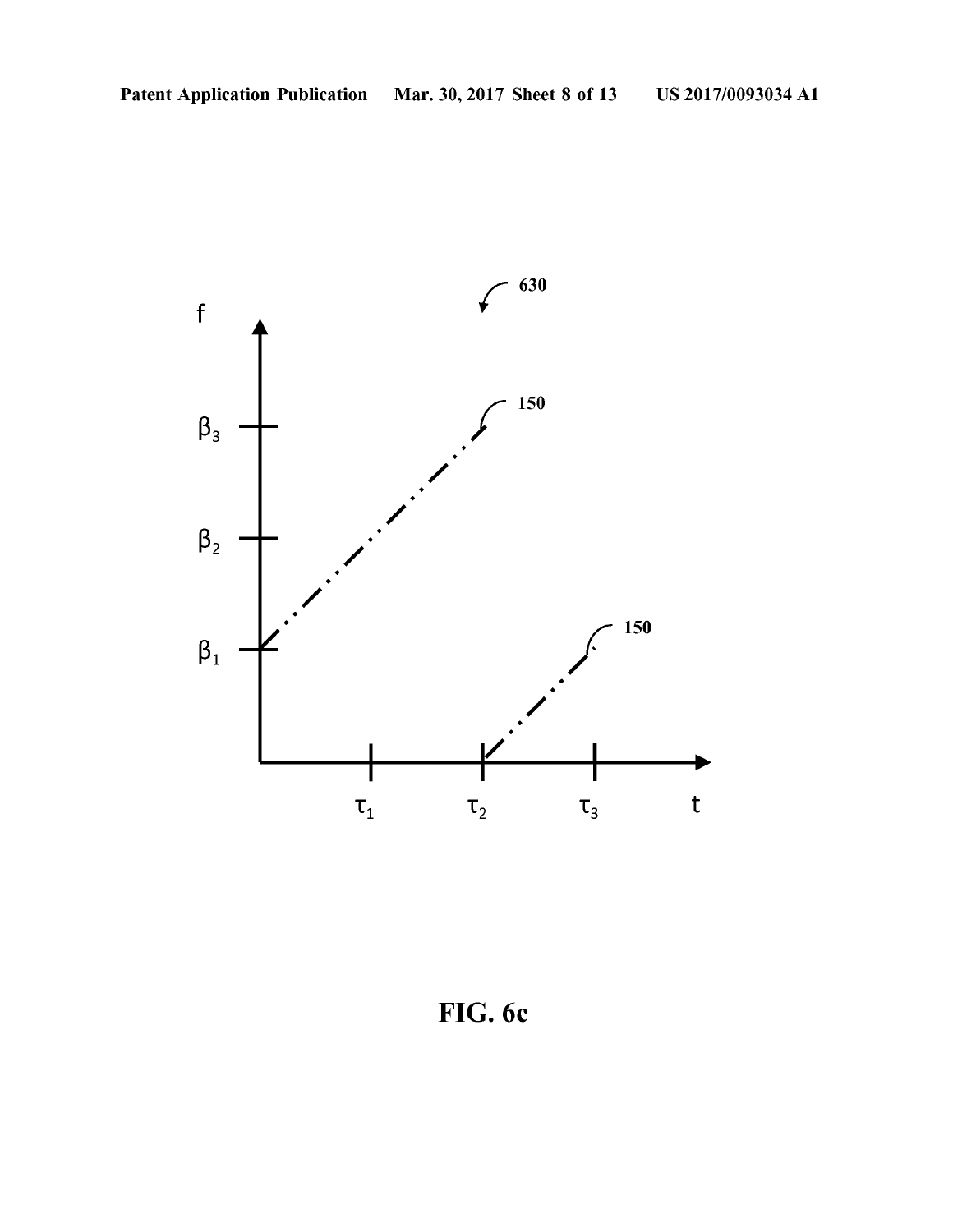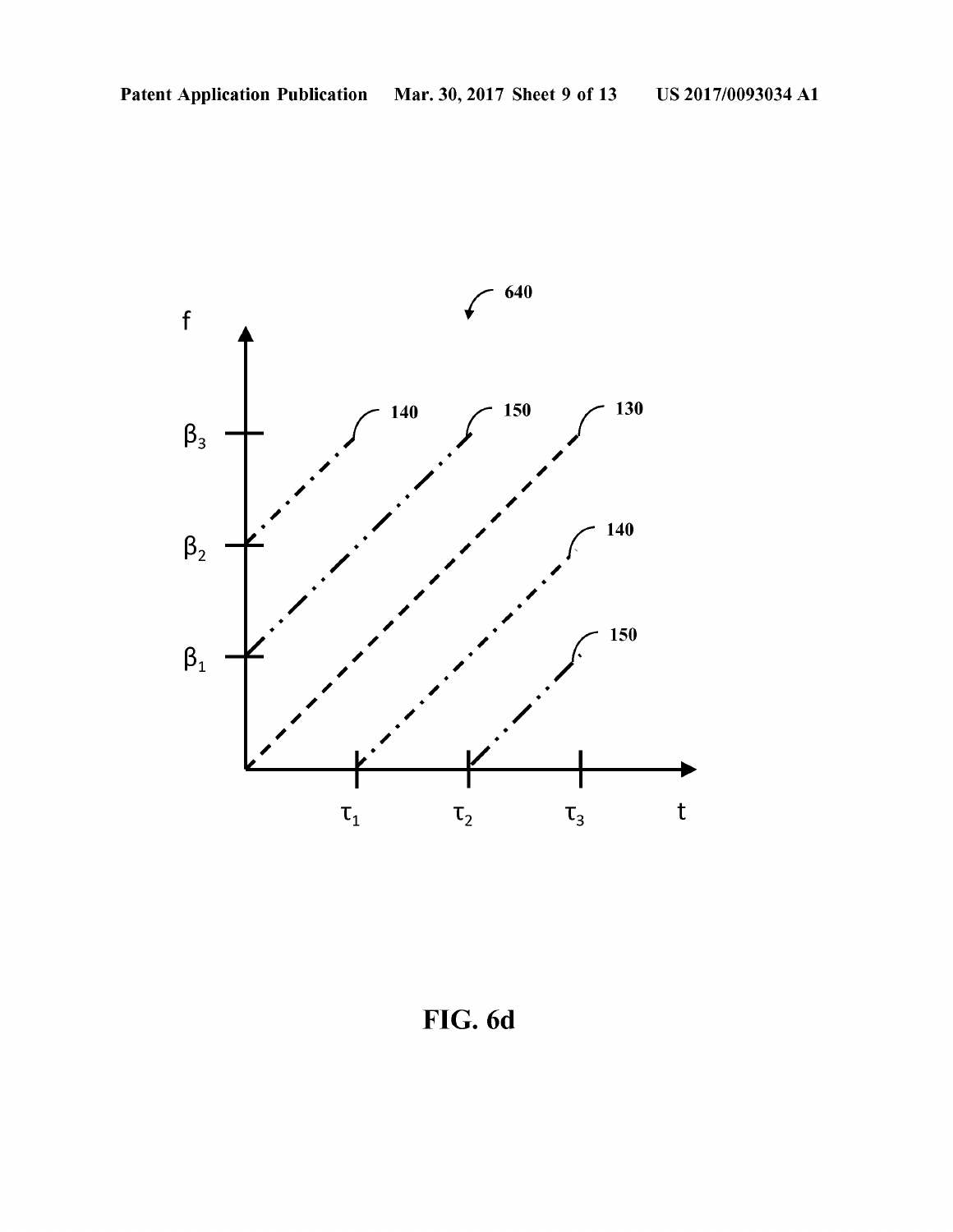

FIG. 7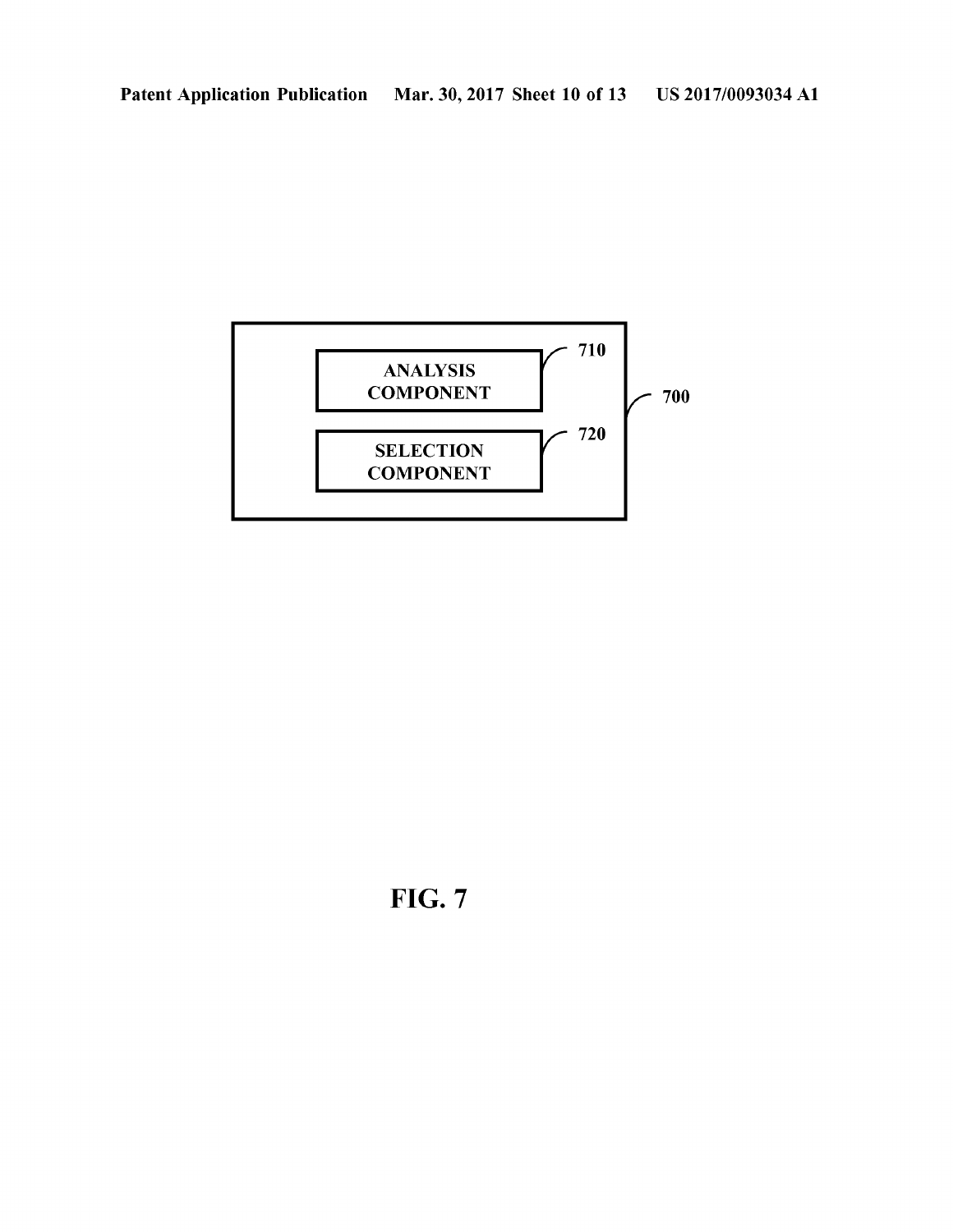

**FIG. 8**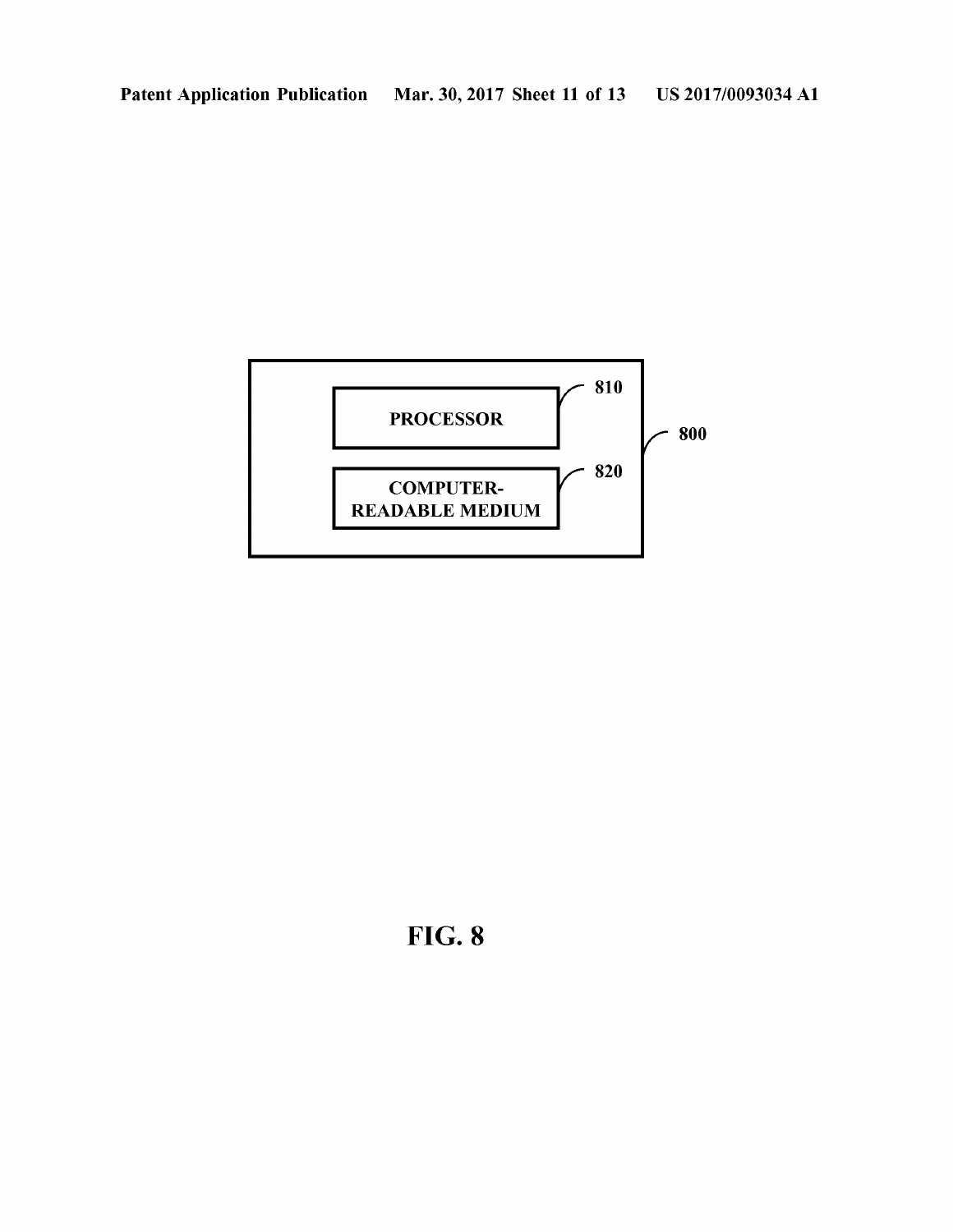

FIG. 9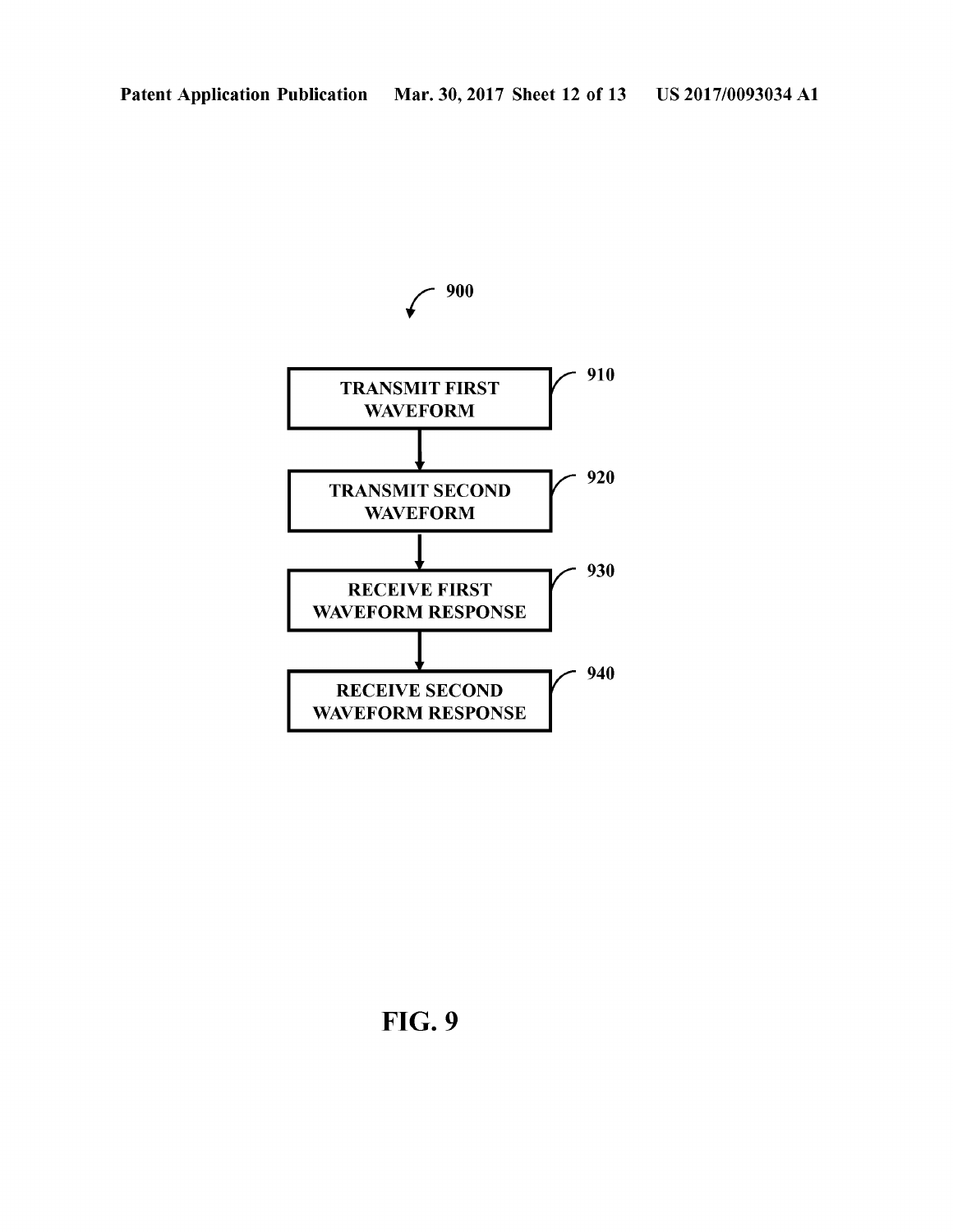

FIG. 10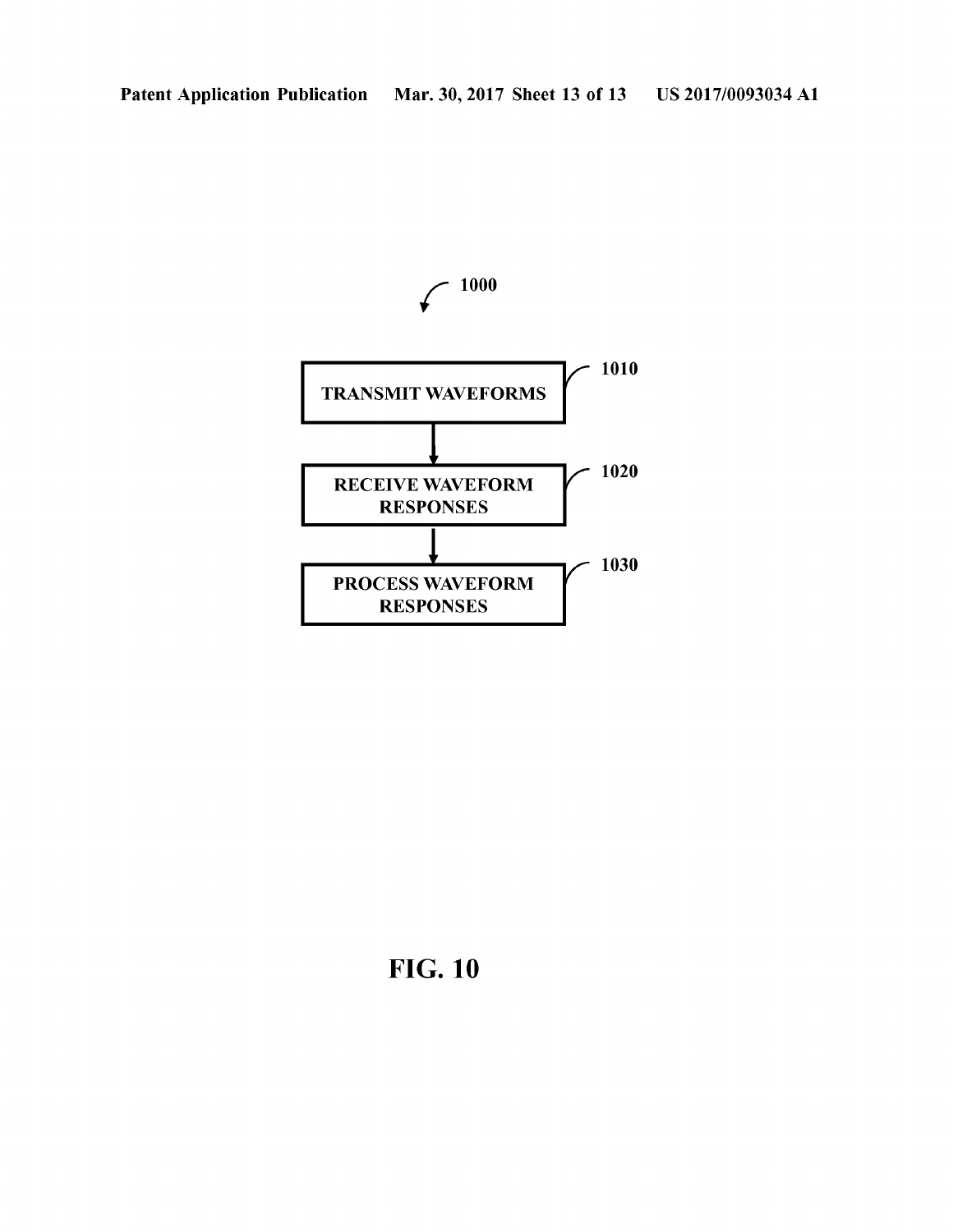## FREQUENCY-BASED RADIO BEAMFORMING WAVEFORM **TRANSMISSION**

## CROSS-REFERENCE

[0001] This application is related to a patent application with application Ser. No. \_\_\_\_\_\_\_, filed on with with application Ser. No. \_\_\_\_\_\_, filed on \_\_\_ docket number CECOM  $\overline{5654}$ . This application is also related to a patent application with application Ser. No. relation application with docket number CECOM 5656.

#### GOVERNMENT INTEREST

[0002] The innovation described herein may be manufactured, used, imported, sold, and licensed by or for the Government of the United States of America without the payment of any royalty thereon or therefor.

### **BACKGROUND**

[0003] In communications, a signal can be transferred from one location to another. This signal can communicate information. In an environment that is complex, this infor mation can be vital for mission success. As the environment becomes more complex, a desire can arise for multiple signals to be transmitted concurrently so more information can be quickly communicated.

#### SUMMARY

[0004] In one embodiment, a system comprises a first transmitter and a second transmitter. The first transmitter can be configured to transmit a first radio beamforming waveform that is a first arbitrary waveform at a first frequency. The second transmitter can be configured to transmit a second radio beamforming waveform that is a second arbitrary waveform at a second frequency, where the first frequency and the second frequency can be different fre quencies. The first transmitter can be configured to transmit the first radio beamforming waveform and the second transmitter is configured to transmit the second radio beamforming waveform, at least in part, concurrently.

[0005] In one embodiment, a system comprises a first receiver configured to receiver a response to a first radio beam forming waveform at a first frequency and a second receiver configured to receiver a response to a second radio beam forming waveform at a second frequency. The first frequency can be a first frequency band, the second fre quency can be a second frequency band, and the first frequency band and second frequency band can be separate and distinct. A plurality of transmitters can comprise a first transmitter that is configured to transmit the first radio beam forming waveform at the first frequency and a second transmitter that is configured to transmit the second radio beam forming waveform at the second frequency that is different from the first frequency. The first transmitter can be configured to transmit the first radio beam forming waveform and the second transmitter can be configured to coordinate to transmit the second radio beam forming waveform, at least in part, simultaneously.

[0006] In one embodiment, a method is performed, at least in part, by a multiple input-multiple output beam forming system. The method can comprise transmitting, by way of a first transmitter that is part of a plurality of transmitters, a radio beam forming waveform at a first frequency. The method can also comprise transmitting, by way of a second transmitter that is part of the plurality of transmitters, the radio beamforming waveform at a second frequency that is different from the first frequency concurrently with trans mitting the radio beamforming waveform at the first frequency. The method can additionally comprise receiving, by way of a first receiver that is part of a plurality of receivers, a response to the radio beam forming waveform that is transmitted at the first frequency. The method can further comprise receiving, by way of a second receiver that is part of the plurality of receivers, a response to the radio beam forming waveform that is transmitted at the second fre quency. The first radio beam forming waveform and the second radio beamforming waveform can be a radio beamforming waveform set, where the radio beam forming wave form set is dependent on a frequency shift.

## BRIEF DESCRIPTION OF THE DRAWINGS

[0007] Incorporated herein are drawings that constitute a part of the specification and illustrate embodiments of the detailed description. The detailed description will now be described further with reference to the accompanying draw

ings as follows:<br>[0008] FIG. 1 illustrates one embodiment of a system comprising a plurality of transmitters and a plurality of receivers;<br>[0009] FIG. 2 illustrates one embodiment of a system

comprising a phase accumulator, a waveform definer, a digital-to-analog converter, and a low pass filter;<br>[0010] FIG. 3 illustrates one embodiment of a layout of a

multiple input-multiple output system;

[0011] FIG. 4 illustrates one embodiment of a graph;

[0012] FIG. 5 illustrates one embodiment of three graphs;

[0013] FIGS.  $6a-6d$  illustrate the time vs. frequency of three waveforms—one graph for each waveform individu ally and one graph showing all three waveforms;<br>[0014] FIG. 7 illustrates one embodiment of a system

comprising an analysis component and a selection component;<br>[0015] FIG. 8 illustrates one embodiment of a system

comprising a processor and a computer-readable medium; [0016] FIG. 9 illustrates one embodiment of a method comprising four actions; and

0017 FIG. 10 illustrates one embodiment of a method comprising three actions.

#### DETAILED DESCRIPTION

[0018] In one embodiment, multiple radio beamforming waveforms can be communicated in a multiple input-mul tiple output (MIMO) environment. These multiple wave forms can be redundant copies of the same waveforms or be different waveforms. If the multiple waveforms are trans mitted concurrently without a shift, then the waveforms may not be clearly communicated. Therefore, multiple wave-<br>forms can be transmitted concurrently and these waveforms can be shifted from one another such that clear communication Occurs.

[0019] Various types of shifts can occur. In one embodi-<br>ment, shifting can be time based. With time based shifting, signal transmission can be staggered such that the signal does not conflict with itself. In one embodiment, shifting can be frequency based. Different signals with different frequen cies can be transmitted simultaneously, and due to these different frequencies, signal confusion can be unlikely to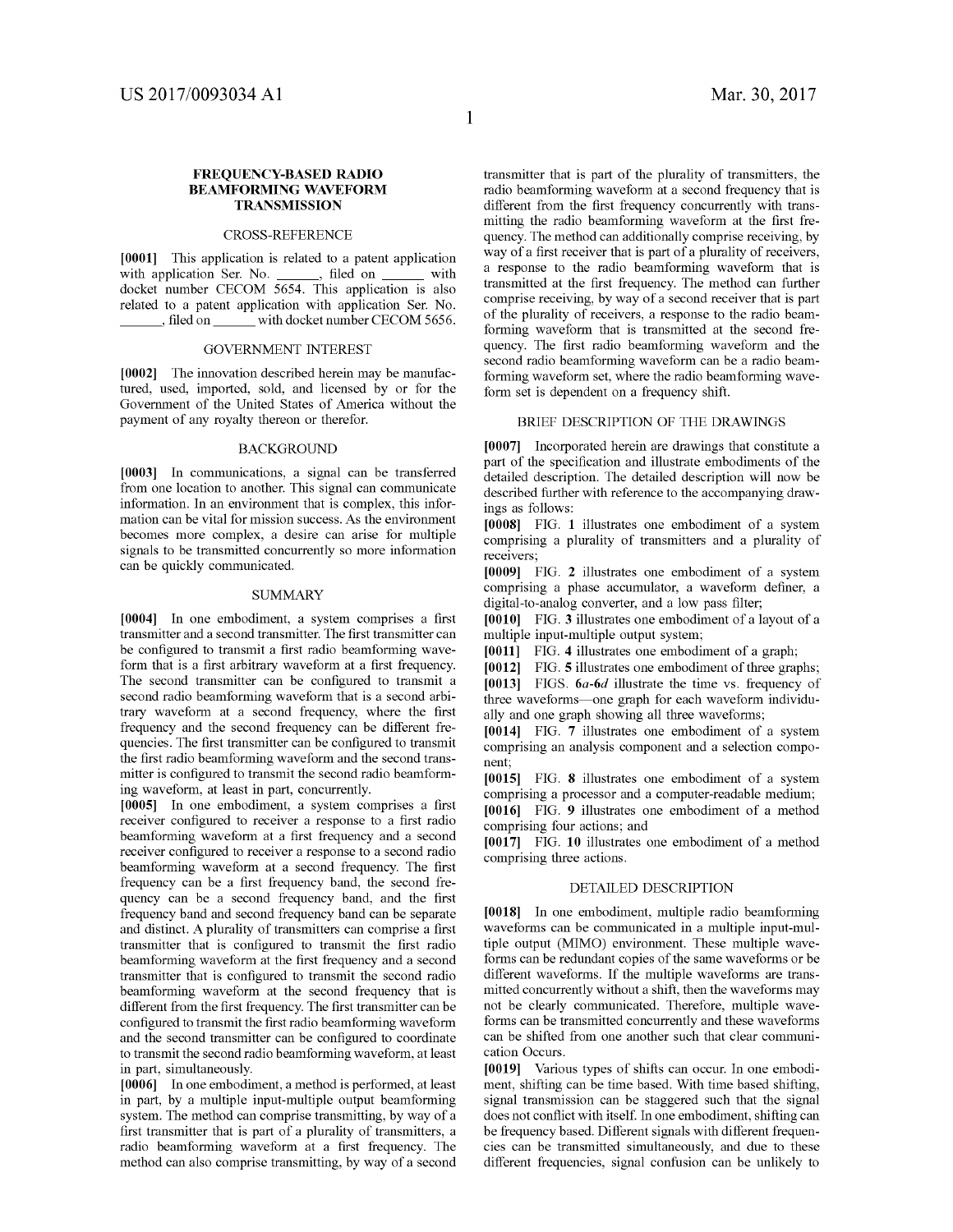occur. In one embodiment, shifting can be circular based. With circular based shifting, different signals can be moved with relation to time and frequency.

[0020] The following includes definitions of selected terms employed herein. The definitions include various examples. The examples are not intended to be limiting. 0021 "One embodiment", "an embodiment", "one example", "an example", and so on, indicate that the embodiment(s) or example(s) can include a particular fea ture, structure, characteristic, property, or element, but that not every embodiment or example necessarily includes that particular feature, structure, characteristic, property or ele ment. Furthermore, repeated use of the phrase "in one embodiment" may or may not refer to the same embodiment. [0022] "Computer-readable medium", as used herein, refers to a medium that stores signals, instructions and/or data. Examples of a computer-readable medium include, but are not limited to, non-volatile media and volatile media. Non-volatile media may include, for example, optical disks, magnetic disks, and so on. Volatile media may include, for example, semiconductor memories, dynamic memory, and so on. Common forms of a computer-readable medium may include, but are not limited to, a floppy disk, a flexible disk, a hard disk, a magnetic tape, other magnetic medium, other optical medium, a Random Access Memory (RAM), a Read-Only Memory (ROM), a memory chip or card, a memory stick, and other media from which a computer, a processor or other electronic device can read. In one embodiment, the computer-readable medium is a non-tran sitory computer-readable medium.

0023 "Component', as used herein, includes but is not limited to hardware, firmware, software stored on a computer-readable medium or in execution on a machine, and/or combinations of each to perform a function(s) or an action (s), and/or to cause a function or action from another component, method, and/or system. Component may include a Software controlled microprocessor, a discrete component, an analog circuit, a digital circuit, a pro grammed logic device, a memory device containing instructions, and so on. Where multiple components are described, it may be possible to incorporate the multiple components into one physical component or conversely, where a single component is described, it may be possible to distribute that single component between multiple components.

[0024] "Software", as used herein, includes but is not limited to, one or more executable instructions stored on a computer-readable medium that cause a computer, proces sor, or other electronic device to perform functions, actions and/or behave in a desired manner. The instructions may be embodied in various forms including routines, algorithms, modules, methods, threads, and/or programs including sepa rate applications or code from dynamically linked libraries. [0025] FIG. 1 illustrates one embodiment of a system 100 comprising a plurality of transmitters 110 and a plurality of receivers 120. The plurality of transmitters 110 comprises two or more transmitters with FIG. 1 illustrating Transmitter 1 that can be considered a first transmitter, Transmitter 2 that can be considered a second transmitter, and Transmitter X with X being a positive integer valued at two or greater. Similar to the plurality of transmitters 110, the plurality of receivers 120 comprises two or more receivers with FIG. 1 illustrating Receiver 1 that can be considered a first receiver, Receiver 2 that can be considered a second receiver, and Receiver X with X being a positive integer.

[0026] While the plurality of receivers 120 and the pluralities of transmitters 110 are shown as separate elements, it is to be appreciated that these could be configured as one element. In one example, Transmitter 1 and Receiver 1 can function as one piece of hardware and therefore be co located. This can be used when Transmitter 2 and Receiver 2 are either one piece of hardware or are separate. For both the plurality of transmitters 110 and the plurality of receivers 120, while it visually appears that there are at least three transmitters and three receivers, the plurality can be imple mented with two transmitters and/or two receivers.

[0027] The plurality of transmitters 110 can transmit a plurality of waveforms 130, 140, and 150 (waveforms 130-150 can be the same waveforms or different wave forms). After transmission, the plurality of receivers 120 can receive the waveforms 130-150 and/or a response to the waveforms 130-150 (e.g., a reflection of the waveforms 130-150 off a surface). The waveforms 130-150 can be shifted from one another such that clear communication can occur between the plurality of transmitters 110 and the plurality of receivers 120.

[0028] In one embodiment, transmitter 1 can be configured to transmit a first radio beamforming waveform (e.g., waveform 130) at a first time  $(\tau_1)$ . Transmitter 2 can be configured to transmit a second radio beam forming wave form (e.g., waveform 140) at a second time  $(\tau_2)$ . The second time has a delay from the first time such that Transmitter 1 is configured to transmit the second radio beam forming waveform after Transmitter 2 transmits the first radio beam forming waveform. The first radio beamforming waveform and the second radio beam forming waveform can be part of a radio beam forming waveform set (e.g., be either the entire waveform set or members with other waveforms in the waveform set).

[0029] In one embodiment, transmitter 1 can be configured to transmit the first radio beam forming waveform at a first frequency. Transmitter 2 can be configured to transmit a second radio beam forming waveform at a second fre quency (e.g., transmitted, at least in part, concurrently with transmission of the first waveform). The first frequency and the second frequency can be different frequencies and/or be in different frequency bands that are separate and distinct (no overlap of the bands or adjacent overlap such that the end frequency of one band is the start frequency of the next band).

[0030] The plurality of receivers 120 can be configured to receive a response to the first radio beamforming waveform and the second radio beam forming waveform. The response, for example, can be the waveform itself, a distorted version of the waveform (e.g., due to interference), or a reflection of the waveform off the surface. The multiple receivers of the plurality of receivers can receive a response from the same waveform.

[0031] The plurality of receivers 120 can be configured to receive a response to transmission of the first radio beam forming waveform (e.g., at Receiver 1) and configured to receive a response to transmission of the second radio waveform (e.g., at Receiver 2). The first radio beamforming waveform and the second radio beamforming waveform can be either the same waveform or different waveforms, and/or can be part of the radio beam forming waveform set. When the first and second radio beam forming waveforms are the same signal, they can be transmitted at the same frequency.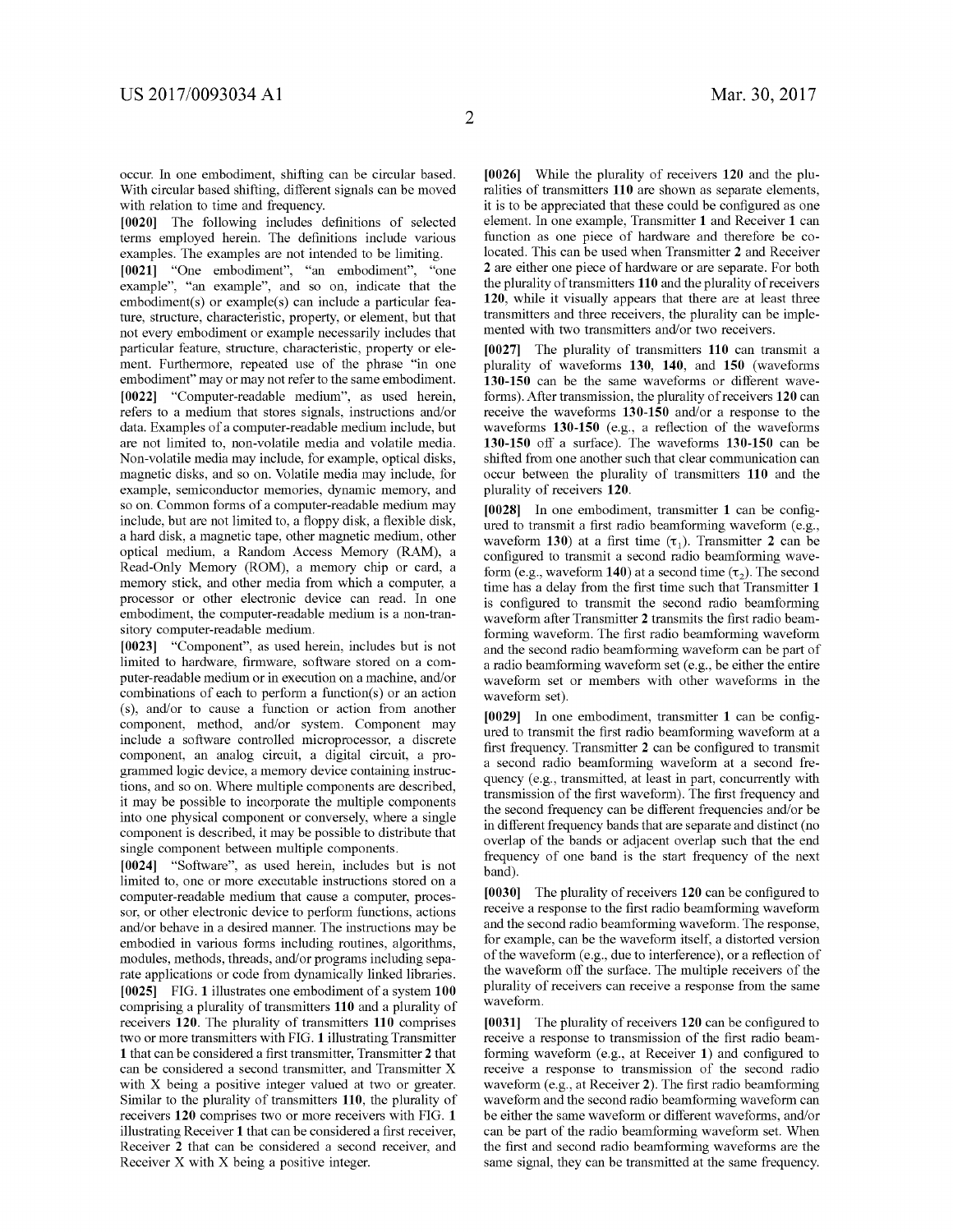[0032] In one embodiment, the first transmitter can be configured to transmit the first radio beam forming waveform and the second transmitter can be configured to transmit the second radio beam forming waveform. The first transmitter and the second transmitter can be such that they are non synchronous to one another with regard to time and fre quency. This can be that their respective transmission (e.g., the first and second waveforms respectively) can be non synchronous to one another with regard to time and frequency. These transmissions can function concurrently (e.g., simultaneously) and/or be in the same frequency band.

[0033] FIG. 2 illustrates one embodiment of a system 200 comprising a phase accumulator 210, a waveform definer 220, a digital-to-analog converter 230, and a low pass filter 240. The system 200 can function as an arbitrary waveform generator and be used in conjunction with the system 100 of FIG. 1 to produce the waveforms 130-150 of FIG. 1. The phase accumulator 210 can produce clocked information and this information can be used by the waveform definer 220. The waveform definer 220 can produce the basis of the waveforms 130-150. This can be done through access of an internal memory bank that retains pre-stored definitions and/or received from an external source, such as a softwarecontroller interface delivering custom-designed definitions. The digital to analog converter 230 can change the output of the waveform definer 220 to analog and this analog wave form can be filtered by the low pass filter 240 and outputted (e.g., transmitted).

[0034] FIG. 3 illustrates one embodiment of a layout 300 of a MIMO system. The layout 300 is for a wavelength of 1 meter and illustrates a physical configuration for the plurality of transmitters 110 of FIG. 1 and the plurality of receivers 120 of FIG. 1. Individual transmitters are triangles while individual receivers are circles. At position 0, both a transmitter and receiver are illustrated. This can be that the transmitter and receiver are co-located (e.g., next to one another) or that one device functions as a transmitter and a receiver, and thus is part of both pluralities 110 and 120.

[0035] The MIMO system can comprise the plurality of transmitters 110 of FIG. 1 and the plurality of receivers 120 of FIG. 1. The MIMO system (otherwise known as MIMO array) can transmit waveforms across a real array Such that low correlation exists between transmitted signals (e.g., waveforms 130-150 of FIG. 1) in the waveform vector  $s(t)$  $\Delta [s_0(t), \ldots, s_{M-1}(t)].$  Conditions for orthogonality can satisfy the following:  $\int_{\tau}(t)s^{H}(t)dt=I_{M}$ , where  $\tau$  is the pulse duration, t is the time index,  $I_M$  is the M×M identity matrix, and  $(\cdot)^H$  is the Hermitian transpose. Thus, convolution of the M Sub-arrays can yield an increase in available degrees of freedom, as well as an increase in spatial resolution. Orthogonality can be ensured in various manners, such as in time, in frequency, or in some combination thereof.

[0036] FIG. 4 illustrates one embodiment of a graph 400. The graph 400 illustrates how to implement time-division duplex pulse-compressed MIMO radar waveforms. The graph 400 shows that orthogonality can be achieved through time. With this, the same waveform can be sent out three times (e.g., waveforms 130-150 are the same waveform).<br>Transmission of the waveforms can be staggered such that a second waveform is not transmitted until after transmission of a first waveform is complete.

[0037] Ensuring orthogonality in the time domain can mean that only one transmitter in the MIMO array can be active at a time (active in transmission). That is, the trans

mitter firing sequence for a MIMO waveform construct can have intermittent delays across transmitters equal to at least one pulse repetition interval (PRI). The time-division duplex MIMO transmit waveform can be designed as:

$$
C_m(t) = \sum_{l=0}^{L-1} u \left[ t - (Ml+m)T_0 \right] \exp\{j\pi\mu t^2\}, m=0 \dots M-1 \tag{1}
$$

where M is the number of transmitters that are part of the plurality of transmitters 110 of FIG. 1, L is the number of pulses,  $T_0$  is the PRI, and  $\mu$  is the linear frequency modulated (LFM) chirp rate. In view of this, the members of the radio beam forming waveform set can be dependent on the PRI. the chirp rate (LFM chirp rate), pulse number, number of transmitters, or a combination thereof. By inspection of (1), the plurality of transmitters 110 of FIG. 1 can transmit a pulse every  $MT_0$  seconds. During a signal processing stage, channelization of the MXN MIMO array (N being number of receivers in the plurality of receivers 120 of FIG. 1) can be streamlined to the equivalent of a uniform linear array (ULA) that can be in one example  $1 \times MN$  since a matched filter (e.g., used in digital signal processing) can be identical for transmitted signals.

[0038] FIG. 5 illustrates one embodiment of three graphs 510-530. The three graphs 510-530 illustrate how to imple ment frequency-division duplex pulse\*-compressed MIMO<br>radar waveforms. Orthogonalitiy in the frequency domain can function to not constrain an active state of the MIMO array, and therefore, the individual transmitters can operate simultaneously; however, orthogonality, along with unambiguity, in the frequency-domain can be ensured if the waveforms 130-150 of FIG. 1 are separated by a frequency deviation equal to at least the swept bandwidth,  $\beta$ . As a result, a total frequency deviation can depend on the number of transmitters in the MIMO array. These transmitters can span an operational bandwidth of  $M\beta$ . The frequencydivision duplex MIMO transmit waveform can be designed aS

$$
\begin{array}{l} s_m(t){=}\Sigma_{l=0}^{L-1}u[t{-}lT_0]{\rm exp}\left\{j\pi(2m\Delta(1{-}\epsilon)t{+}\mu t^2)\right\},m{=}0\ .\ .\\ M{-}1 \end{array} \eqno(2)
$$

where M is the number of individual transmitters, L is the number of pulses,  $T_0$  is the PRI,  $\Delta f$  is the frequency shift,  $\epsilon$ is the frequency offset used to control the amount of spec trum overlap in the transmitted signals (e.g.,  $\epsilon$ =0.5 is 50%) overlap), and  $\mu$  is the LFM chirp rate. In view of this, the radio beam forming waveform set can be dependent on PRI. frequency shift, frequency offset, number of pulses, the number of transmitters in the plurality of transmitters 110 of FIG. 1, or a combination thereof.

[0039] The individual transmitters, in one example designated as element 1, element 2, and element 3, can transmit the waveforms 130-150 of FIG. 1 at different frequencies. By inspection of equation (2), the individual transmitters transmit pulses simultaneously, however, each pulse is swept over a frequency deviation of  $[m \Delta f(1-\epsilon)+\mu t]$  Hz. During a signal processing stage, the channelization of the MxN MIMO array can be partitioned into M channels each having a matched filter that corresponds to the  $m<sup>tb</sup>$  transmit signal.

[0040] FIGS.  $6a-6d$  illustrate the time vs. frequency of the three waveforms  $130-150$  one graph for each waveform individually (graphs 610-630) and one graph 640 showing all three waveforms. As graph 640 illustrates, the waveforms can be communicated simultaneously, occupying different bandwidths (or within distinct bandwidth ranges) at the same time. At time (t) of  $\tau_1$ , the first waveform 130 is at a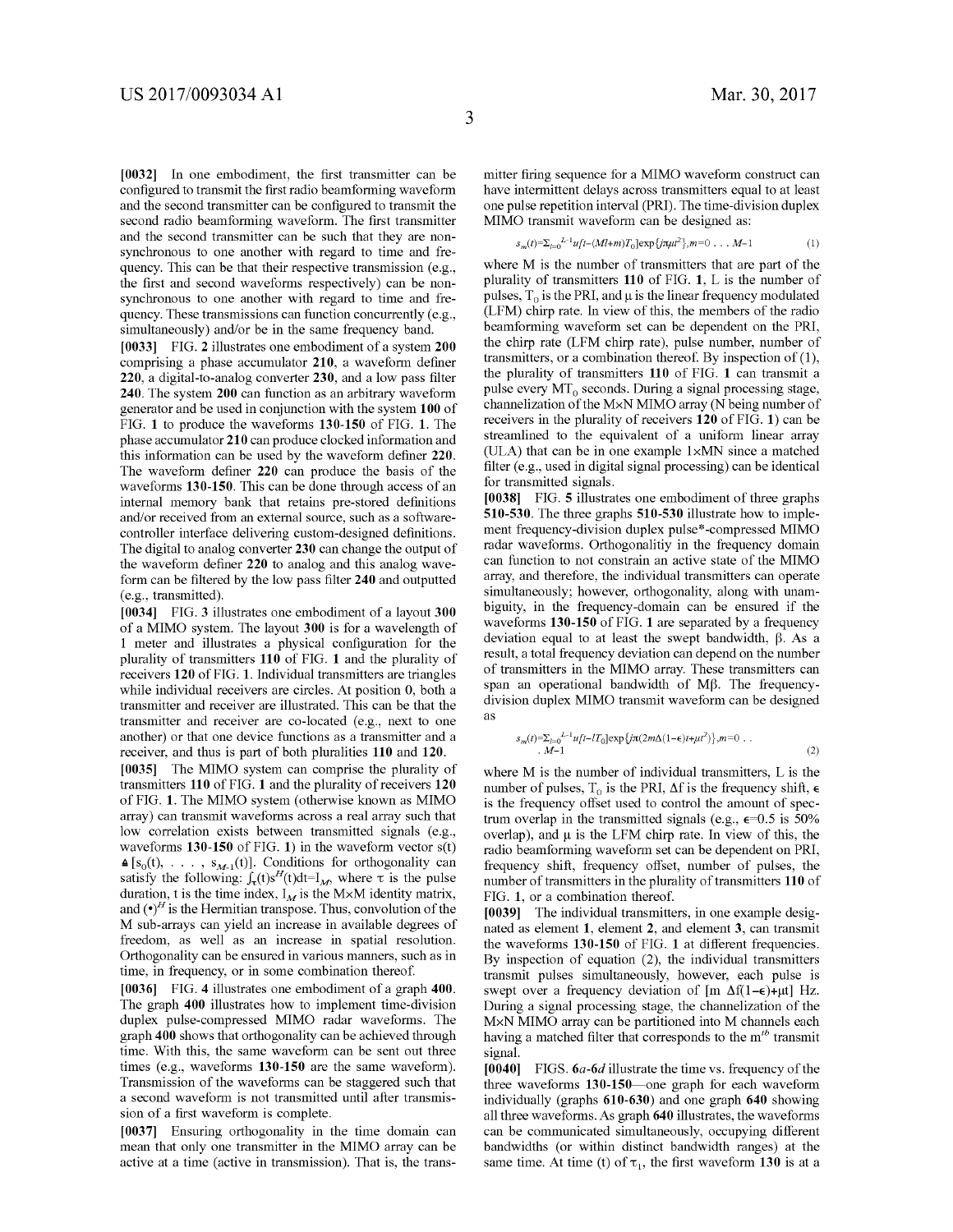frequency (f) of  $\beta_1$ , the second waveform 140 is at a frequency (f) of  $\beta_3$  and the third waveform 150 is at a frequency (f) of  $\beta_2$ . Therefore, at the same time the waveforms 130-150 can be at different frequencies. At time of  $\tau_2$ the first waveform 130 is at a frequency (f) of  $\beta_2$  while the second waveform 140 is at a frequency (f) of  $\beta_1$  and the third waveform 150 is at a frequency (f) of  $\beta_3$ . Therefore, the waveforms 130-150 can occupy the same frequency, but at different times.

[0041] By encoding a waveform (e.g., radar waveform) using a combination of time-division duplex pulse-compressed and frequency-division duplex pulse-compressed techniques (the combination can be considered a circularshifted duplex pulse-compressed technique), orthogonality can be achieved in an efficient manner. That is, the MIMO system (e.g., MIMO radar system) can function without staggering a transmitter firing sequence, as is done with time-division duplex pulse compression, and the MIMO system can function without the need to span a large operational bandwidth as is done with frequency-division duplex pulse compression. By circular-shifting, the individual transmitters of the plurality of transmitters 110 of FIG. 1 are able to fire simultaneously while operating over one instantiation of swept bandwidth,  $\beta$ . The circular-shifted duplex MIMO transmit waveform can be designed as:

$$
s_m(t) = \sum_{l=0}^{L-1} a_l t - l T_0 l, m = 0 \dots M - 1 \tag{3}
$$

where

$$
a(t) = \sum_{m=0}^{M-1} \sum_{z=0}^{Z-1} u[t-zT_b] \exp\{j\pi(2\delta_{m,z}t + \mu t^2)\}\tag{4}
$$

and where M is the number of transmit elements, L is the number of pulses, Z is the number of sub-pulses,  $T_0$  is the PRI, Tb= $\tau/Z$  is the sub-pulse defined as a function of the total pulse duration  $\tau$ ,  $\delta_{m,z} = \Delta f \{ (z-m) \mod z \}$  is the subcarrier frequency step (mod Z) defined as a function of  $\Delta f = \beta/Z$ , and  $\mu$  is the LFM chirp rate. Therefore, the radio beamforming waveform set can be dependent on the number of sub-pulses, the sub-pulse duration, and the number of sub-carriers, the sub-carrier frequency step, PRI, the number of pulses, the chirp rate, or a combination thereof. During signal processing stages, channelization of the M×N circular-shifted MIMO can be partitioned into M channels, which each have a matched filter that corresponds to the transmit signals.

[0042] FIG. 7 illustrates one embodiment of a system 700 comprising an analysis component 710 and a selection component 720. The analysis component 710 can perform an analysis on situation to produce an analysis result. Based, at least in part, on the analysis result, the selection component 720 can select a pulse compression technique to use.

[0043] In one example, the analysis component 710 can analyze waveforms for transmission. The result from this analysis can be that the waveforms are identical. The selection component 720 can determine that time-division duplex pulse compression is appropriate.

 $[0044]$  In another example, the analysis component 710 can analyze waveforms for transmission. The result from this analysis can be that the waveforms are not identical. The selection component 720 can determine that either the circular-shifted duplex pulse compressed technique or the frequency-shifted duplex pulse compressed technique is appropriate. The selection component 720 can select one of these two techniques, such as through determining an available frequency band and subsequently basing this decision depending on the available frequency band.

[0045] FIG. 8 illustrates one embodiment of a system 800 comprising a processor 810 (e.g., a general purpose processor or a processor specifically designed for performing functionality disclosed herein) and a computer-readable medium 820 (e.g., non-transitory computer-readable medium). In one embodiment, the processor 810 is a pulse compression processor configured to process the first and second radio beamforming waveforms through pulse compression. In one embodiment, the computer-readable medium 820 is communicatively coupled to the processor 810 and stores a command set executable by the processor 810 to facilitate operation of at least one component disclosed herein (e.g., the analysis component 710 of FIG. 7 or a selection component configured to select the delay). In one embodiment, at least one component disclosed herein (e.g., the selection component 720 of FIG. 7) can be implemented, at least in part, by way of non-software, such as implemented as hardware by way of the system 800. In one embodiment, the computer-readable medium 820 is configured to store processor-executable instructions that, when executed by the processor 810, cause the processor 810 to perform a method disclosed herein (e.g., the methods 900-1000 addressed below).

[0046] FIG. 9 illustrates one embodiment of a method 900 comprising four actions 910-940. At 910, transmitting a first radio beamforming waveform at a first time can occur. This can be done by way of the first transmitter, which is part of the plurality of transmitters 110 of FIG. 1. At 920, transmitting a second radio beamforming waveform can occur. This transmission can occur either at the first time or at a second time after transmission of the first radio beamforming waveform at the first time at 910. Also, this transmission can be done by way of the second transmitter that is part of the plurality of transmitters 110 of FIG. 1. The first radio beamforming waveform and the second radio beamforming waveform can be either at the same frequency or different frequencies. At 930, receiving a response to the first radio beamforming waveform can take place, and at 940, receiving a response to the second radio beamforming waveform can take place. These two receptions can be performed by receivers of the plurality of receivers 120 of FIG. 1.

[0047] FIG. 10 illustrates one embodiment of a method 1000 comprising three actions 1010-1030. At 1010, transmitting a first radio beamforming waveform can occur. This can be by way of a first transmitter that is part of the plurality of transmitters 110 of FIG. 1. Also at 1010, transmitting a second radio beamforming waveform can occur. This can be by way of a first transmitter that is part of the plurality of transmitters 110 of FIG. 1. At 1020, receiving a response to the first radio beamforming waveform, which is transmitted by way of the first transmitter, can occur. This can be done by way of a first receiver that is part of the plurality of receivers 120 of FIG. 1. Also at 1020, receiving a response to the second radio beamforming waveform, which is transmitted by way of the first transmitter, can occur. This can be done by way of a second receiver that is part of the plurality of receivers 120 of FIG. 1. At 1030, processing the response to the first radio beamforming waveform can occur by way of channelization of the first radio beamforming waveform through partitioning of the first radio beamforming waveform into a number of channels that is at least equal to a number of transmitters in the plurality of transmitters. Also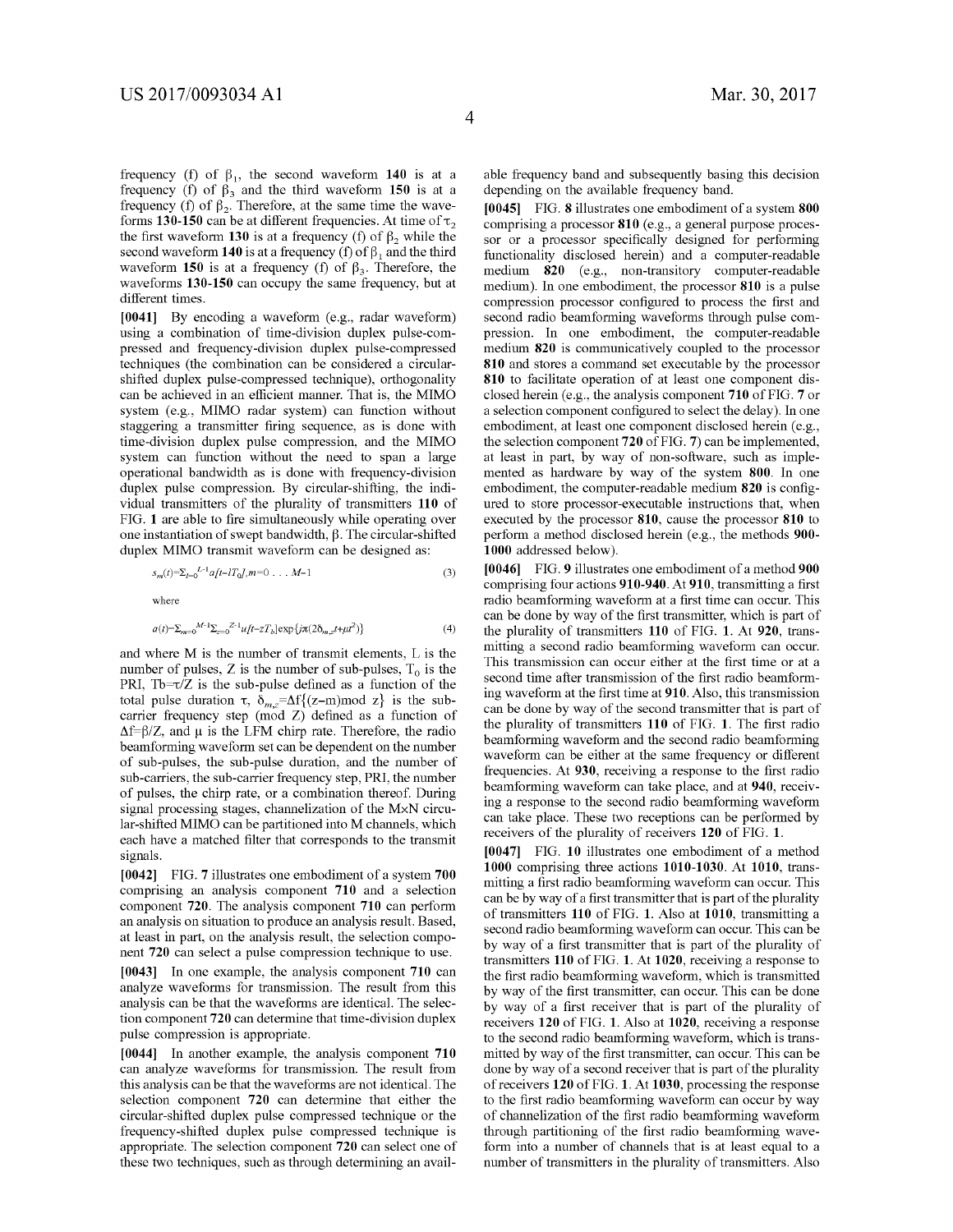at 1030, processing the response to the second radio beamforming waveform can occur by way of channelization of the second radio beamforming waveform through partitioning of the second radio beamforming waveform into a number of channels that is at least equal to a number of transmitters in the plurality of transmitters 110 of FIG. 1. This aforementioned processing can be performed by the processor 810 of FIG. 8.

[0048] While the methods disclosed herein are shown and described as a series of blocks, it is to be appreciated by one of ordinary skill in the art that the methods are not restricted by the order of the blocks, as some blocks can take place in different orders. Similarly, a block can operate concurrently with at least one other block.

What is claimed is:

- 1. A system, comprising:
- a first transmitter configured to transmit a first radio beamforming waveform at a first frequency; and
- a second transmitter configured to transmit a second radio beamforming waveform at a second frequency,
- where the first frequency and the second frequency are different frequencies,
- where the first radio beamforming waveform is a first arbitrary waveform,
- where the second radio beamforming waveform is a second arbitrary waveform, and
- where the first transmitter is configured to transmit the first radio beamforming waveform and the second transmitter is configured to transmit the second radio beamforming waveform, at least in part, concurrently.
- 2. The system of claim 1,
- where the first frequency is a first frequency band,
- where the second frequency is a second frequency band, and
- where the first frequency band and second frequency band are separate and distinct.
- 3. The system of claim 1,
- where the first radio beamforming waveform and the second radio beamforming waveform are a radio beamforming waveform set and
- where the radio beamforming waveform set is dependent on a number of pulses.
- 4. The system of claim 1,
- where the first radio beamforming waveform and the second radio beamforming waveform are a radio beamforming waveform set and
- where the radio beamforming waveform set is dependent on a pulse repetition interval.
- 5. The system of claim 1,
- where the first radio beamforming waveform and the second radio beamforming waveform are a radio beamforming waveform set and
- where the radio beamforming waveform set is dependent on a frequency shift.
- 6. The system of claim 1,
- where the first radio beamforming waveform and the second radio beamforming waveform are a radio beamforming waveform set and
- where the radio beamforming waveform set is dependent on a frequency offset.
- 7. A system, comprising:
- a first receiver configured to receiver a response to a first radio beamforming waveform at a first frequency; and
- a second receiver configured to receiver a response to a second radio beamforming waveform at a second frequency,
- where a first transmitter, that is part of a plurality of transmitters, is configured to transmit the first radio beamforming waveform at the first frequency,
- where a second transmitter, that is part of the plurality of transmitters, is configured to transmit the second radio beamforming waveform at the second frequency that is different from the first frequency,
- where the first transmitter is configured to transmit the first radio beamforming waveform and the second transmitter is configured to coordinate to transmit the second radio beamforming waveform, at least in part, simultaneously.
- where the first frequency is a first frequency band,
- where the second frequency is a second frequency band, and
- where the first frequency band and second frequency band are separate and distinct.
- 8. The system of claim 7,
- where the first radio beamforming waveform and the second radio beamforming waveform are a radio beamforming waveform set and where the radio beamforming waveform set is dependent on a number of pulses.
- 9. The system of claim 7,
- where the first radio beamforming waveform and the second radio beamforming waveform are a radio beamforming waveform set and
- where the radio beamforming waveform set is dependent on a pulse repetition interval.
- 10. The system of claim 7,
- where the first radio beamforming waveform and the second radio beamforming waveform are a radio beamforming waveform set and
- where the radio beamforming waveform set is dependent on a frequency shift.
- 11. The system of claim 7,
- where the first radio beamforming waveform and the second radio beamforming waveform are a radio beamforming waveform set and
- where the radio beamforming waveform set is dependent on a frequency offset.
- 12. The system of claim 7,
- where the first radio beamforming waveform and the second radio beamforming waveform are a radio beamforming waveform set and
- where the radio beamforming waveform set is dependent on a number of transmitters in the plurality of transmitters.
- 13. The system of claim 7,
- where the first radio beamforming waveform and the second radio beamforming waveform are a radio beamforming waveform set and
- where the radio beamforming waveform set is dependent on a chirp rate.

14. A method performed, at least in part, by a multiple input-multiple output beamforming system, the method comprising:

- transmitting, by way of a first transmitter that is part of a plurality of transmitters, a radio beamforming waveform at a first frequency;
- transmitting, by way of a second transmitter that is part of the plurality of transmitters, the radio beamforming